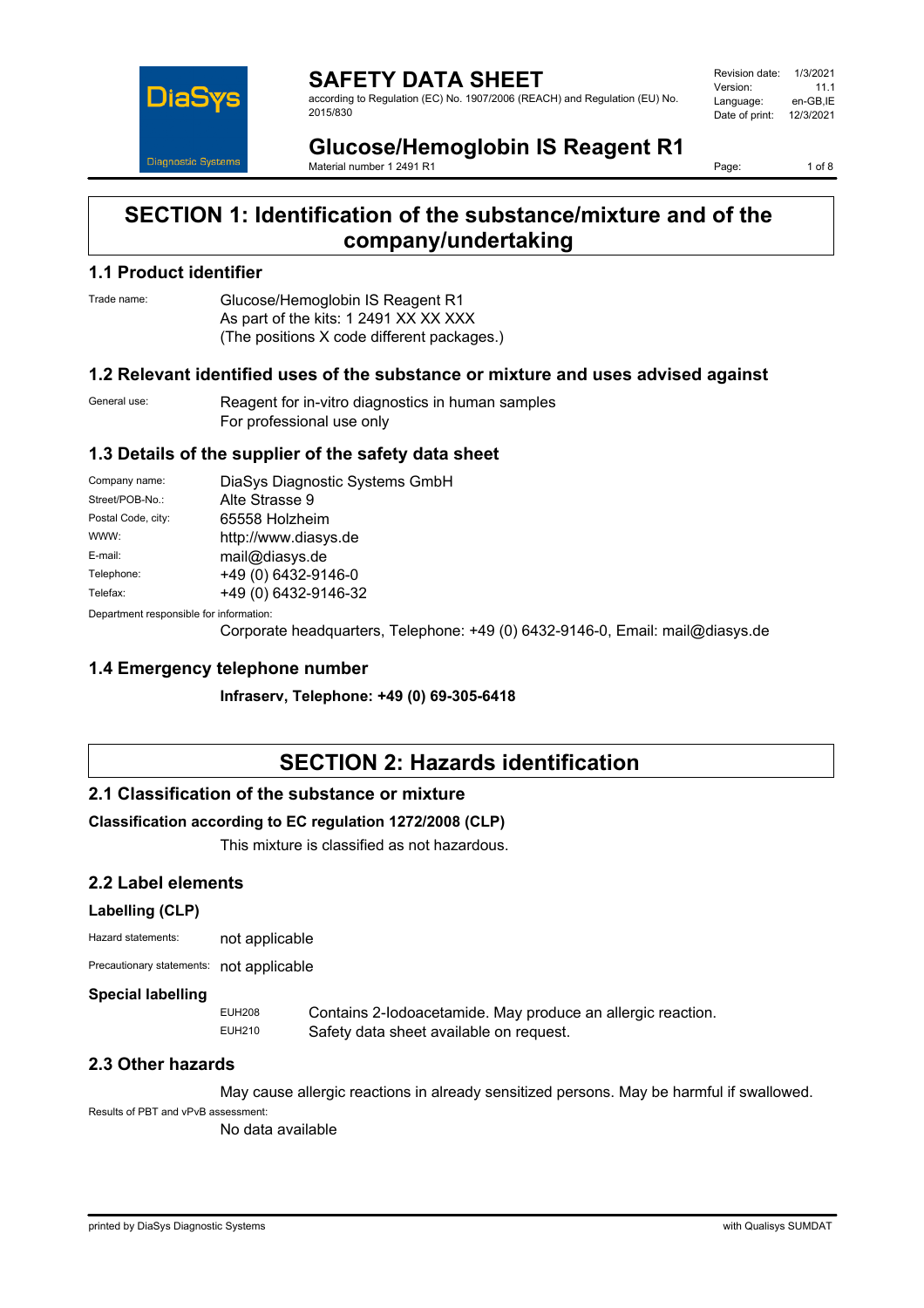

#### **SAFETY DATA SHEET** according to Regulation (EC) No. 1907/2006 (REACH) and Regulation (EU) No. 2015/830

| Revision date: | 1/3/2021  |
|----------------|-----------|
| Version:       | 11 1      |
| Language:      | en-GB.IE  |
| Date of print: | 12/3/2021 |
|                |           |

# **Glucose/Hemoglobin IS Reagent R1**

Material number 1 2491 R1

Page: 2 of 8

# **SECTION 3: Composition / information on ingredients**

### 3.1 Substances: not applicable

### **3.2 Mixtures**

### Chemical characterisation: Aqueous solution

Hazardous ingredients:

| Ingredient                            | Designation                  | Content | Classification                                                                           |
|---------------------------------------|------------------------------|---------|------------------------------------------------------------------------------------------|
| I EC No.<br>205-630-1<br>CAS 144-48-9 | 2-lodoacetamide $\leq 0.2\%$ |         | Acute Tox. 3; H301. Resp. Sens. 1; H334.<br>Skin Sens. 1; H317. Aquatic Chronic 4; H413. |

Full text of H- and EUH-statements: see section 16.

Additional information: Contains Sodium azide 0.95 g/L as preservative.

# **SECTION 4: First aid measures**

### **4.1 Description of first aid measures**

| In case of inhalation:  | Provide fresh air. Seek medical treatment in case of troubles.                                                                                                                                                     |
|-------------------------|--------------------------------------------------------------------------------------------------------------------------------------------------------------------------------------------------------------------|
| Following skin contact: | Take off contaminated clothing and wash it before reuse. In case of skin reactions,<br>consult a physician. Remove residues with soap and water.                                                                   |
| After eye contact:      | Immediately flush eyes with plenty of flowing water for 10 to 15 minutes holding eyelids<br>apart. Remove contact lenses, if present and easy to do. Continue rinsing. Subsequently<br>consult an ophthalmologist. |
| After swallowing:       | Rinse mouth thoroughly with water. Do not induce vomiting without medical advice. Have<br>victim drink large quantities of water, with active charcoal if possible. Seek medical<br>attention.                     |
|                         | 4.2 Most important symptoms and effects, both acute and delayed                                                                                                                                                    |

May cause allergic reactions in already sensitized persons. May be harmful if swallowed.

### **4.3 Indication of any immediate medical attention and special treatment needed**

Treat symptomatically.

# **SECTION 5: Firefighting measures**

### **5.1 Extinguishing media**

Suitable extinguishing media:

Product is non-combustible. Extinguishing materials should therefore be selected according to surroundings.

### **5.2 Special hazards arising from the substance or mixture**

Fires in the immediate vicinity may cause the development of dangerous vapours. In case of fire may be liberated: Phosphorus oxides, sulphur oxides, nitrogen oxides (NOx), carbon monoxide and carbon dioxide.

### **5.3 Advice for firefighters**

Special protective equipment for firefighters:

Wear self-contained breathing apparatus. Wear suitable protective clothing.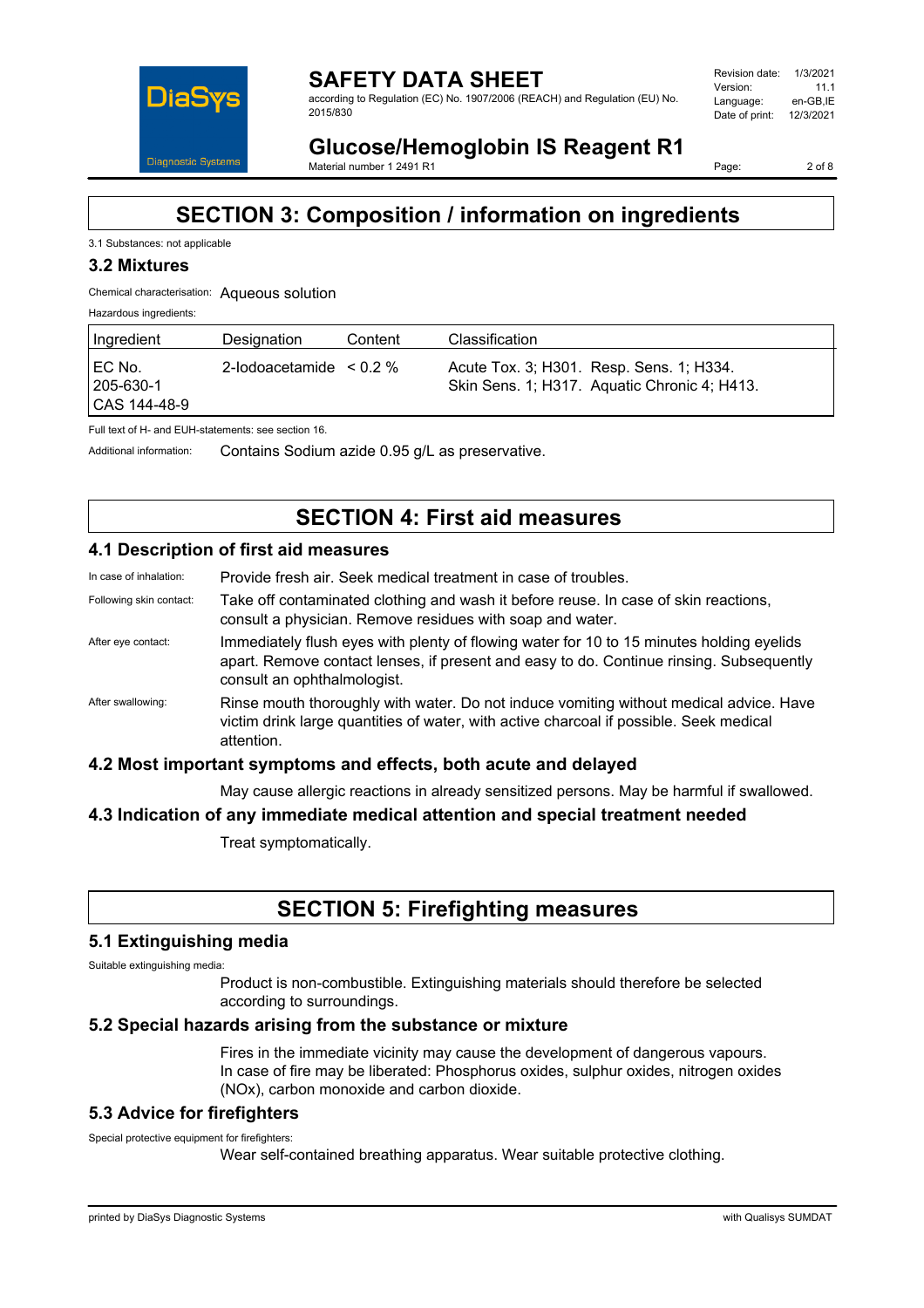

according to Regulation (EC) No. 1907/2006 (REACH) and Regulation (EU) No. 2015/830

| Revision date: | 1/3/2021  |
|----------------|-----------|
| Version:       | 11 1      |
| Language:      | en-GB.IE  |
| Date of print: | 12/3/2021 |
|                |           |

# **Glucose/Hemoglobin IS Reagent R1**

Material number 1 2491 R1

Page: 3 of 8

Additional information: Hazchem-Code: -

Do not allow fire water to penetrate into surface or ground water.

## **SECTION 6: Accidental release measures**

### **6.1 Personal precautions, protective equipment and emergency procedures**

Avoid contact with skin, eyes, and clothing. Wear suitable protective clothing. Do not breathe vapours. Provide adequate ventilation. Take off contaminated clothing and wash it before reuse.

### **6.2 Environmental precautions**

Do not allow to penetrate into soil, waterbodies or drains.

### **6.3 Methods and material for containment and cleaning up**

Soak up with absorbent materials such as sand, siliceus earth, acid- or universal binder. Store in special closed containers and dispose of according to ordinance. Wash spill area with plenty of water.

### **6.4 Reference to other sections**

Refer additionally to section 8 and 13.

## **SECTION 7: Handling and storage**

### **7.1 Precautions for safe handling**

Advices on safe handling: Provide adequate ventilation, and local exhaust as needed. Avoid contact with skin and eyes. Keep all containers, equipment and working place clean. Take off contaminated clothing and wash it before reuse. Wash hands before breaks and after work. When using do not eat, drink or smoke. Have eye wash bottle or eye rinse ready at work place.

### **7.2 Conditions for safe storage, including any incompatibilities**

Requirements for storerooms and containers:

Keep containers tightly closed and at a temperature between 2 °C and 8 °C. Keep sterile. Protect from light. Do not freeze.

Hints on joint storage: Do not store together with: strong acids, alkalis

Keep away from food, drink and animal feedingstuffs.

### **7.3 Specific end use(s)**

No information available.

## **SECTION 8: Exposure controls/personal protection**

### **8.1 Control parameters**

Additional information: Contains no substances with occupational exposure limit values.

### **8.2 Exposure controls**

Provide good ventilation and/or an exhaust system in the work area.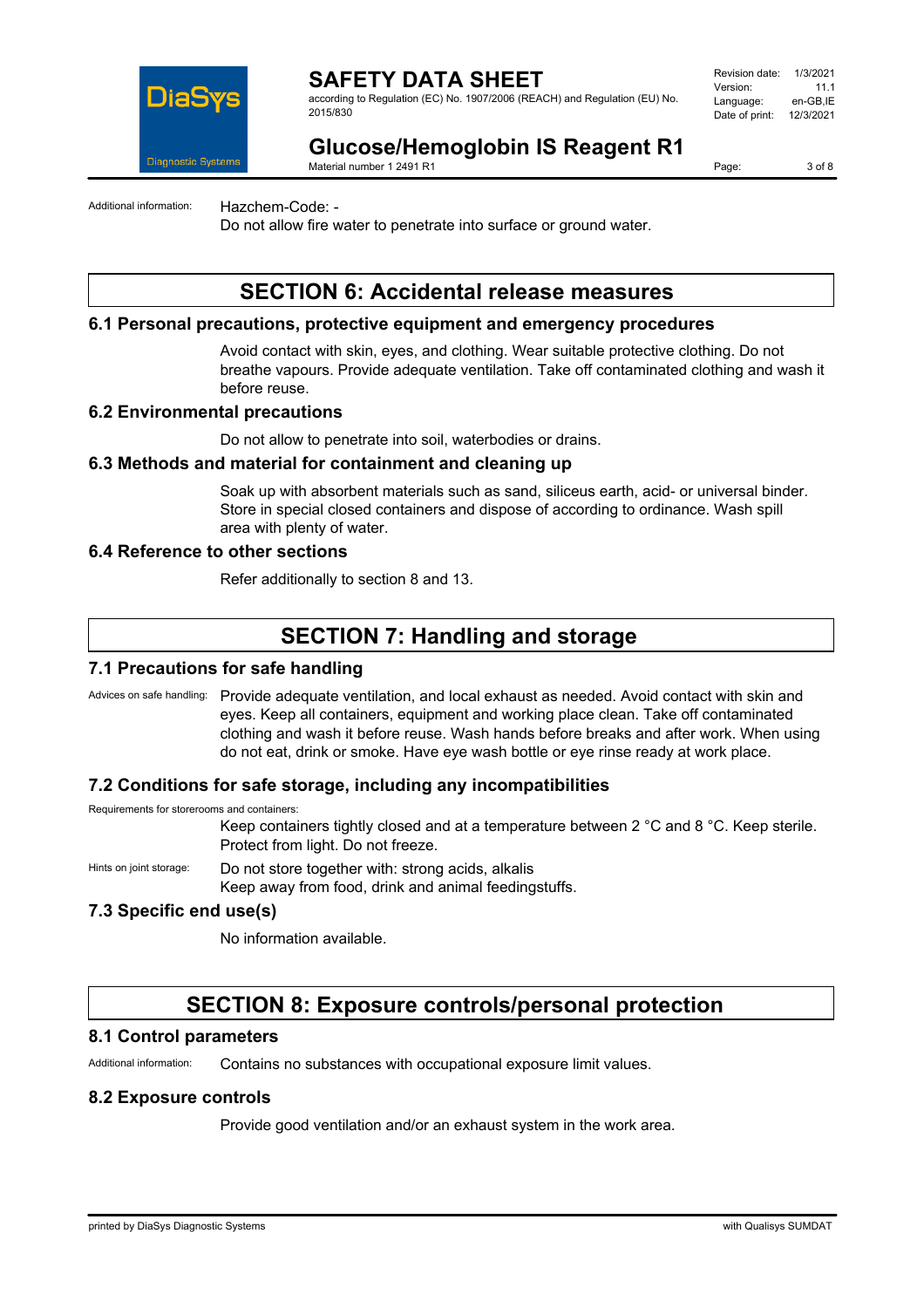according to Regulation (EC) No. 1907/2006 (REACH) and Regulation (EU) No. 2015/830

| Revision date: | 1/3/2021  |
|----------------|-----------|
| Version:       | 11 1      |
| Language:      | en-GB.IE  |
| Date of print: | 12/3/2021 |
|                |           |



**Glucose/Hemoglobin IS Reagent R1**

Material number 1 2491 R1

Page: 4 of 8

## **Personal protection equipment**

### **Occupational exposure controls**

| Respiratory protection:                  | If vapours form, use respiratory protection.<br>Use combination filter type A/P according to EN 14387.                                                                                                |
|------------------------------------------|-------------------------------------------------------------------------------------------------------------------------------------------------------------------------------------------------------|
| Hand protection:                         | protective gloves according to EN 374.<br>Glove material: Nitrile rubber<br>Breakthrough time: >480 min.<br>Observe glove manufacturer's instructions concerning penetrability and breakthrough time. |
| Eye protection:                          | Tightly sealed goggles according to EN 166.                                                                                                                                                           |
| Body protection:                         | Wear suitable protective clothing.                                                                                                                                                                    |
| General protection and hygiene measures: | Avoid contact with skin, eyes, and clothing. Take off contaminated clothing and wash it                                                                                                               |

before reuse. Do not breathe vapours. Wash hands before breaks and after work. When using do not eat, drink or smoke. Have eye wash bottle or eye rinse ready at work place.

### **Environmental exposure controls**

Refer to "6.2 Environmental precautions".

## **SECTION 9: Physical and chemical properties**

### **9.1 Information on basic physical and chemical properties**

| Appearance:                              | Physical state at 20 °C and 101.3 kPa: liquid<br>Colour: clear, colourless |
|------------------------------------------|----------------------------------------------------------------------------|
| Odour:                                   | no characteristic odour                                                    |
| Odour threshold:                         | No data available                                                          |
| pH:                                      | at $25 °C$ : 7.5                                                           |
| Melting point/freezing point:            | No data available                                                          |
| Initial boiling point and boiling range: | No data available                                                          |
| Flash point/flash point range:           | not combustible                                                            |
| Evaporation rate:                        | No data available                                                          |
| Flammability:                            | No data available                                                          |
| Explosion limits:                        | No data available                                                          |
| Vapour pressure:                         | No data available                                                          |
| Vapour density:                          | No data available                                                          |
| Density:                                 | at 20 °C: 1.034 g/mL                                                       |
| Water solubility:                        | completely miscible                                                        |
| Partition coefficient: n-octanol/water:  | No data available                                                          |
| Auto-ignition temperature:               | No data available                                                          |
| Decomposition temperature:               | No data available                                                          |
| Viscosity, kinematic:                    | No data available                                                          |
| Explosive properties:                    | No data available                                                          |
| Oxidizing characteristics:               | No data available                                                          |
|                                          |                                                                            |

## **9.2 Other information**

Additional information: No data available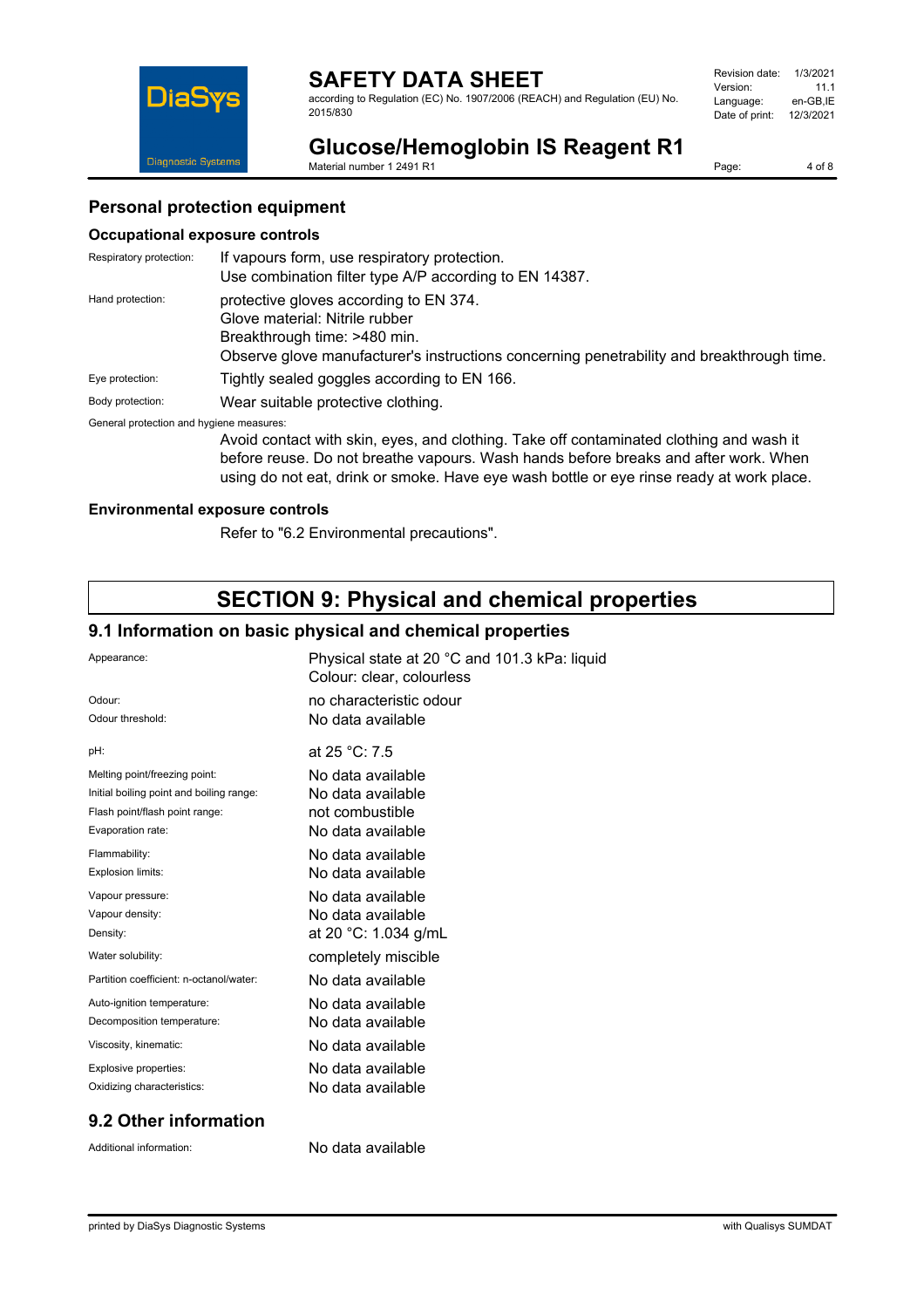

according to Regulation (EC) No. 1907/2006 (REACH) and Regulation (EU) No. 2015/830

Revision date: 1/3/2021 Version: 11.1<br>Language: en-GB IE Language: Date of print: 12/3/2021

# **Glucose/Hemoglobin IS Reagent R1**

Material number 1 2491 R1

Page: 5 of 8

# **SECTION 10: Stability and reactivity**

## **10.1 Reactivity**

Refer to 10.3

## **10.2 Chemical stability**

Stable under recommended storage conditions.

### **10.3 Possibility of hazardous reactions**

No hazardous reactions known.

### **10.4 Conditions to avoid**

Protect from frost, heat and sunlight.

### **10.5 Incompatible materials**

Strong acids and alkalis

### **10.6 Hazardous decomposition products**

No hazardous decomposition products when regulations for storage and handling are observed.

Thermal decomposition: No data available

# **SECTION 11: Toxicological information**

### **11.1 Information on toxicological effects**

Toxicological effects: The statements are derived from the properties of the single components. No toxicological data is available for the product as such. Acute toxicity (oral): Based on available data, the classification criteria are not met. May be harmful if swallowed. Acute toxicity (dermal): Lack of data. Acute toxicity (inhalative): Lack of data. Skin corrosion/irritation: Lack of data. Serious eye damage/irritation: Lack of data. Sensitisation to the respiratory tract: Based on available data, the classification criteria are not met. Skin sensitisation: Based on available data, the classification criteria are not met. Contains 2-Iodoacetamide. May produce an allergic reaction. Germ cell mutagenicity/Genotoxicity: Lack of data. Carcinogenicity: Lack of data. Reproductive toxicity: Lack of data. Effects on or via lactation: Lack of data. Specific target organ toxicity (single exposure): Lack of data. Specific target organ toxicity (repeated exposure): Lack of data. Aspiration hazard: Lack of data.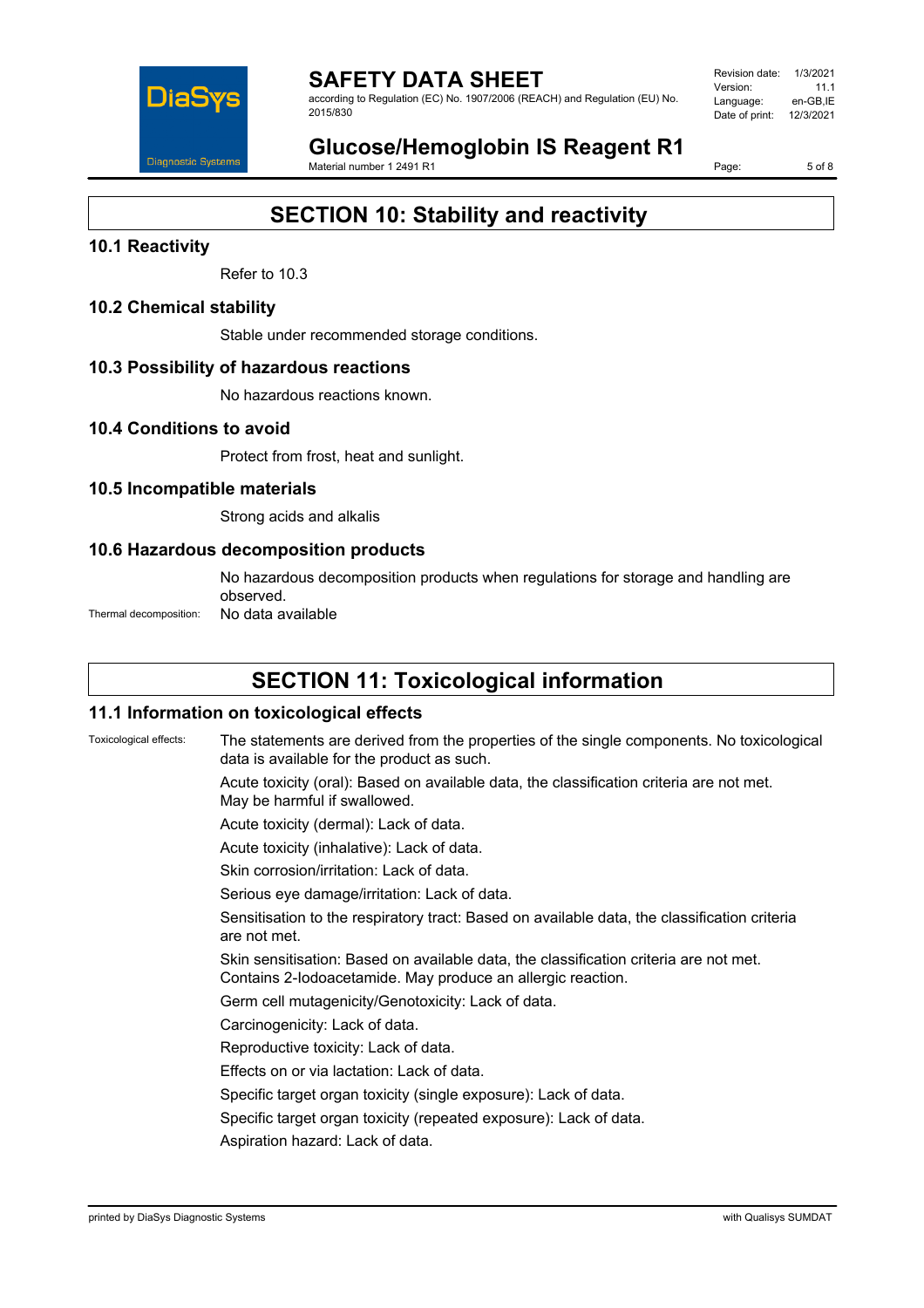

according to Regulation (EC) No. 1907/2006 (REACH) and Regulation (EU) No. 2015/830

| Revision date: | 1/3/2021  |
|----------------|-----------|
| Version:       | 11 1      |
| Language:      | en-GB.IE  |
| Date of print: | 12/3/2021 |
|                |           |

# **Glucose/Hemoglobin IS Reagent R1**

Material number 1 2491 R1

Page: 6 of 8

Other information: Contains Sodium azide (0.95 g/L):

After resorption of toxic quantities: Headache, dizziness, nausea, cough, vomiting, spasms, breathing paralysis, CNS disorders, low blood pressure, cardiovascular failure, unconsciousness, collapse.

# **SECTION 12: Ecological information**

### **12.1 Toxicity**

Aquatic toxicity: **Information about Sodium azide:** Fish toxicity: LC50 Lepomis macrochirus: 0.7 mg/L/96 h. Even if strongly diluted, toxic water compounds develop.

### **12.2 Persistence and degradability**

Further details: No data available

### **12.3 Bioaccumulative potential**

Partition coefficient: n-octanol/water:

No data available

## **12.4 Mobility in soil**

No data available

## **12.5 Results of PBT and vPvB assessment**

No data available

### **12.6 Other adverse effects**

General information: Do not allow to enter into ground-water, surface water or drains.

## **SECTION 13: Disposal considerations**

### **13.1 Waste treatment methods**

#### **Product**

| Waste key number: | 16 05 06 <sup>*</sup> = Laboratory chemicals, consisting of or containing hazardous substances,<br>including mixtures of laboratory chemicals.<br>* = Evidence for disposal must be provided. |
|-------------------|-----------------------------------------------------------------------------------------------------------------------------------------------------------------------------------------------|
| Recommendation:   | Special waste. Dispose of waste according to applicable legislation.                                                                                                                          |
| Package           |                                                                                                                                                                                               |
| Waste key number: | 15 01 02 = Plastic packaging                                                                                                                                                                  |
| Recommendation:   | Dispose of waste according to applicable legislation.<br>Non-contaminated packages may be recycled.                                                                                           |

## **SECTION 14: Transport information**

### **14.1 UN number**

ADR/RID, IMDG, IATA-DGR:

not applicable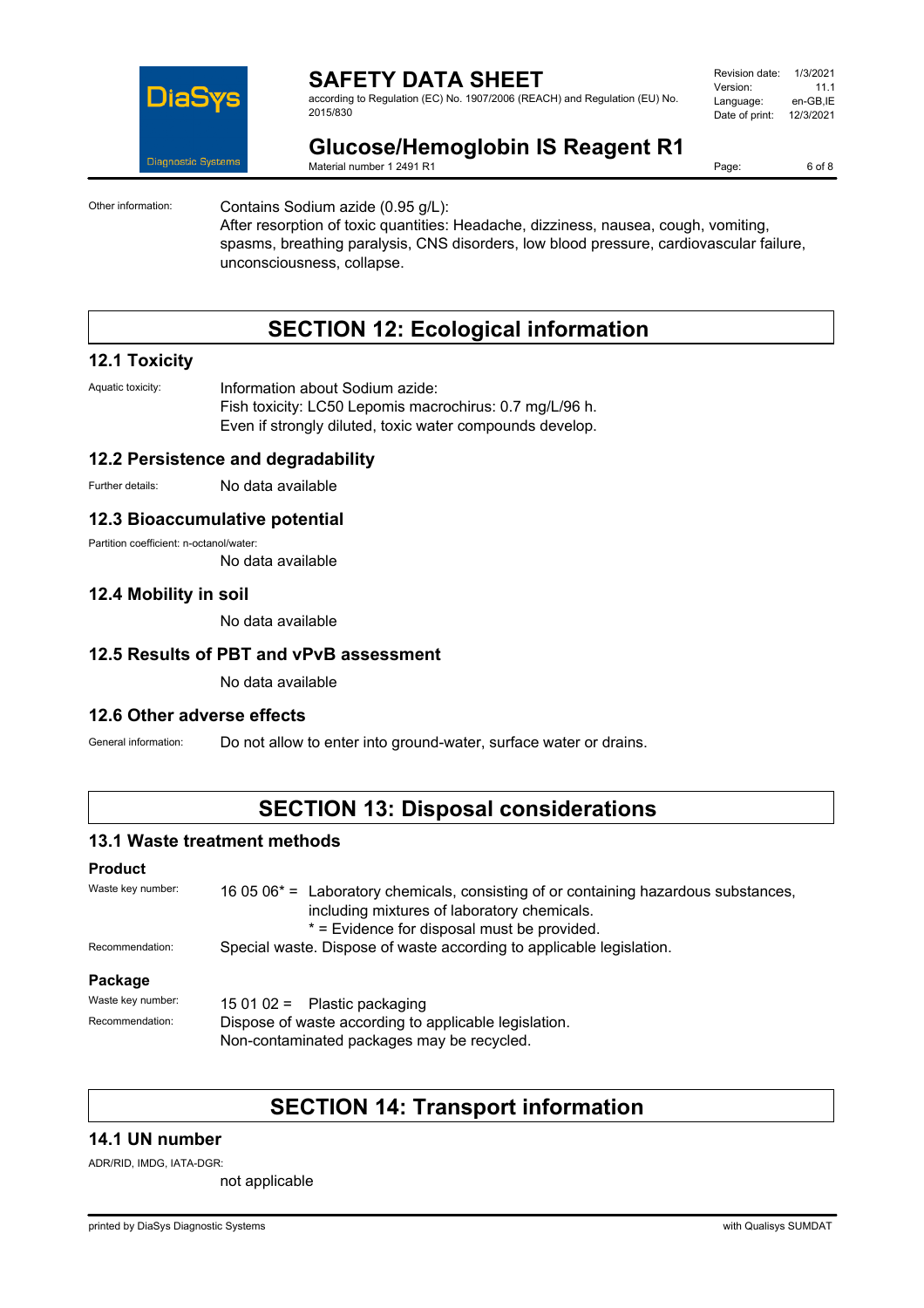

according to Regulation (EC) No. 1907/2006 (REACH) and Regulation (EU) No. 2015/830

Revision date: 1/3/2021 Version: 11.1<br>Language: en-GB.IE Language: Date of print: 12/3/2021

# **Glucose/Hemoglobin IS Reagent R1**

Material number 1 2491 R1

Page: 7 of 8

### **14.2 UN proper shipping name**

ADR/RID, IMDG, IATA-DGR:

Not restricted

## **14.3 Transport hazard class(es)**

ADR/RID, IMDG, IATA-DGR:

not applicable

## **14.4 Packing group**

ADR/RID, IMDG, IATA-DGR:

not applicable

### **14.5 Environmental hazards**

Marine pollutant: no

### **14.6 Special precautions for user**

No dangerous good in sense of these transport regulations.

## **14.7 Transport in bulk according to Annex II of Marpol and the IBC Code**

No data available

# **SECTION 15: Regulatory information**

## **15.1 Safety, health and environmental regulations/legislation specific for the substance or mixture**

### **National regulations - Great Britain**

Hazchem-Code:

No data available

### **15.2 Chemical Safety Assessment**

For this mixture a chemical safety assessment is not required.

## **SECTION 16: Other information**

### **Further information**

Wording of the H-phrases under paragraph 2 and 3:

H301 = Toxic if swallowed.

H317 = May cause an allergic skin reaction.

H334 = May cause allergy or asthma symptoms or breathing difficulties if inhaled.

H413 = May cause long lasting harmful effects to aquatic life.

EUH208 = Contains 2-Iodoacetamide. May produce an allergic reaction.

EUH210 = Safety data sheet available on request.